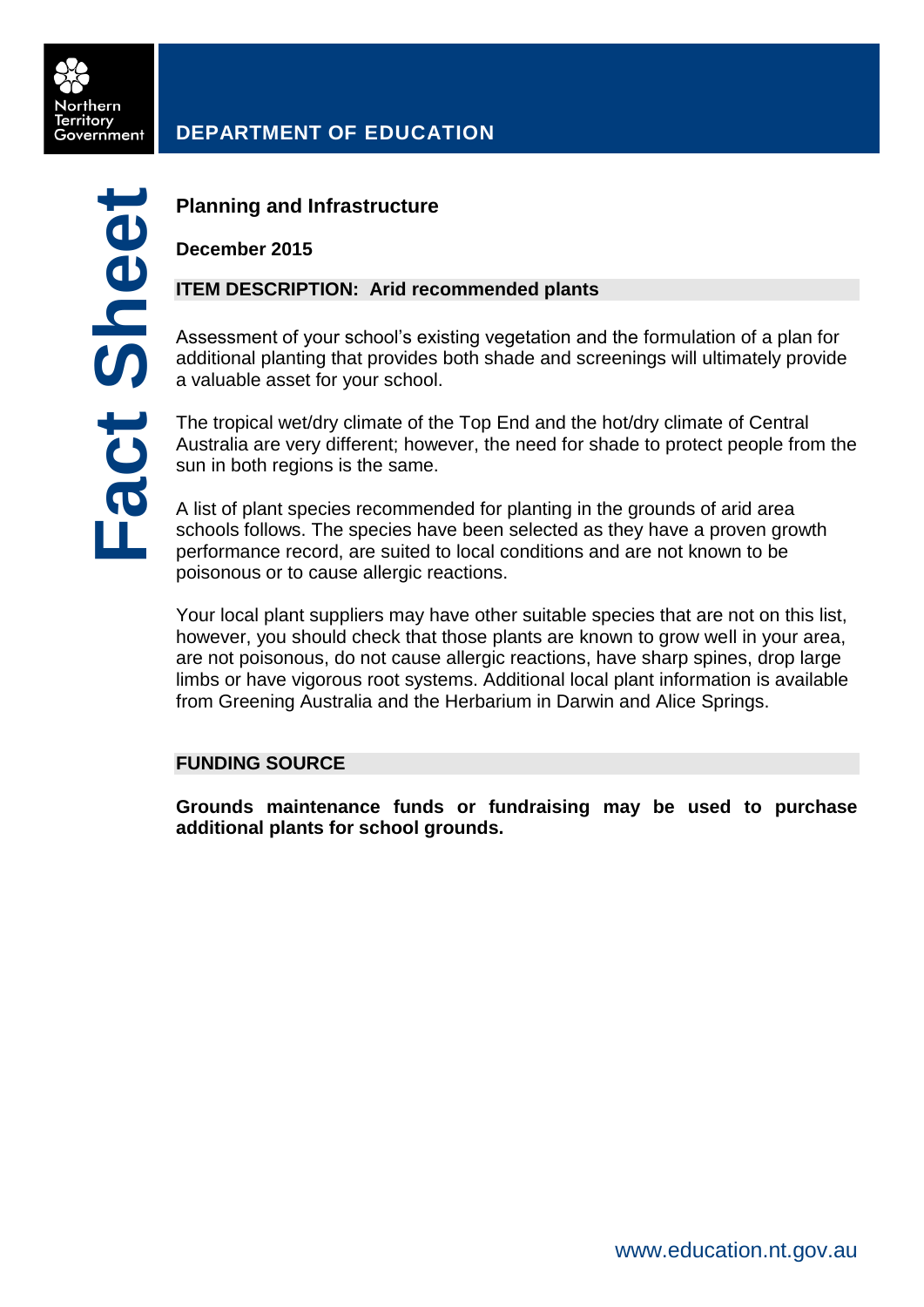#### **RECOMMENDED PLANT SPECIES FOR ARID AREA SCHOOLS**

#### **TREES**

| <b>Species</b><br>(botanical name) | <b>Species</b><br>(common name) | To 1<br>metre/<br>climber | To 2<br>metres | To 3<br>metres | <b>Small</b><br>tree/<br>< 5<br>metres | <b>Medium</b><br>tree<br>$5 - 10$<br>metres | Large<br>tree<br>$10 - 20$<br>metres | Very large tree<br>> 20 metres<br>(or has a very<br>vigorous root<br>system) | <b>Comments</b>                                                                                                                                                                                                                            |
|------------------------------------|---------------------------------|---------------------------|----------------|----------------|----------------------------------------|---------------------------------------------|--------------------------------------|------------------------------------------------------------------------------|--------------------------------------------------------------------------------------------------------------------------------------------------------------------------------------------------------------------------------------------|
| Acacia aneura*                     | Mulga                           |                           |                |                |                                        | $\mathsf{x}$                                |                                      |                                                                              | Shrubby tree with grey-green foliage to 8m high<br>with a 6m spread. A common plant of Central<br>Australian shrub lands it is hardy and drought<br>resistant. Grows well in sandy or rocky soils.                                         |
| Acacia<br>cyperophylla*            | Red Mulga                       |                           |                |                | $\mathsf{x}$                           | $\mathsf{x}$                                |                                      |                                                                              | 4-8m high with a 3-6m spread. Has bright<br>orange to red curly bark. Suitable for rocky<br>slopes.                                                                                                                                        |
| Acacia pendula                     | <b>Weeping Myall</b>            |                           |                |                |                                        | $\mathsf{x}$                                |                                      |                                                                              | An upright tree from western New South Wales<br>with striking grey weeping foliage and yellow<br>flowers. Will grow in most soils and can reach<br>10m high with a spread of 4m. A good tree for<br>car parks.                             |
| Acacia salicina*                   | Cooba                           |                           |                |                |                                        | X                                           |                                      |                                                                              | A fast growing hardy tree to 10m with a spread<br>of 3-5m. Cooba has weeping branches, profuse<br>yellow flowers after rain and usually dense<br>foliage. Good shade tree for car parks.                                                   |
| Brachychiton<br>gregorii*          | <b>Desert Kurrajong</b>         |                           |                |                | X                                      | X                                           |                                      |                                                                              | Has bright green dense crown and pale yellow<br>flowers. Will reach 4-8m and has a spread of 2-<br>4m. Straight trunk with the foliage well off the<br>ground. Will grow in most soils except very rocky<br>ones. An excellent shade tree. |
| Callistemon<br>"Harkness"          |                                 |                           |                |                | $\mathsf{x}$                           |                                             |                                      |                                                                              | Weeping hybrid bottlebrush 4-5m tall by 4-5m<br>spread. Bright red brush flowers. Grows in full<br>sun and is tolerant of wet or dry conditions.                                                                                           |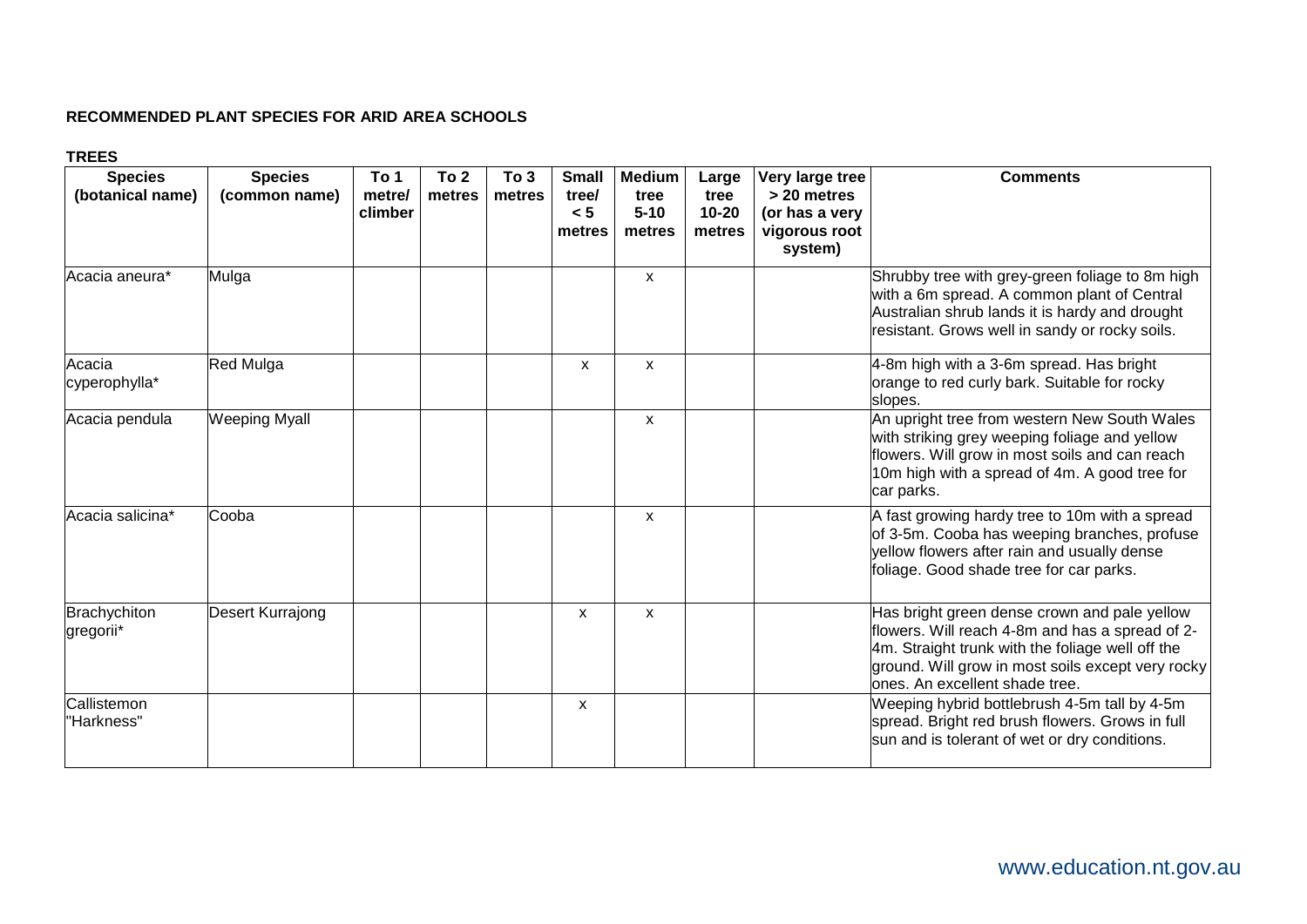| <b>Species</b><br>(botanical name)  | <b>Species</b><br>(common name) | To 1<br>metre/<br>climber | To <sub>2</sub><br>metres | To 3<br>metres | <b>Small</b><br>tree/<br>< 5<br>metres | <b>Medium</b><br>tree<br>$5 - 10$<br>metres | Large<br>tree<br>$10 - 20$<br>metres | Very large tree<br>> 20 metres<br>(or has a very<br>vigorous root<br>system) | <b>Comments</b>                                                                                                                                                                              |
|-------------------------------------|---------------------------------|---------------------------|---------------------------|----------------|----------------------------------------|---------------------------------------------|--------------------------------------|------------------------------------------------------------------------------|----------------------------------------------------------------------------------------------------------------------------------------------------------------------------------------------|
| Callistemon "Kings<br>Park Special" |                                 |                           |                           |                | X                                      |                                             |                                      |                                                                              | Very hardy, fast growing, bushy small tree 3-5m<br>tall by 3-4m spread. Deep red flowers. Responds<br>well to pruning.                                                                       |
| Callistemon<br>vininalis            | Weeping<br>Bottlebrush          |                           |                           |                |                                        | $\mathsf{x}$                                |                                      |                                                                              | A hardy bottlebrush with a semi-pendulous habit<br>$6-8m.$                                                                                                                                   |
| Ceratonia siliga                    | Carob Tree                      |                           |                           |                |                                        | $\mathsf{x}$                                |                                      |                                                                              | A dense spreading tree that will grow to heights<br>of 7-9m with a canopy spread of 8m. This tree is<br>slow growing but is hardy and produces deep<br>shade. Prefers sandy and loamy soils. |
| Eucalyptus gillenii*                | Mallee Red Gum                  |                           |                           |                | X                                      |                                             |                                      |                                                                              | A hardy, bushy, quick growing mallee style<br>eucalypt with smooth white or grey bark and<br>grey-green leaves. Will grow in most soils<br>especially rocky.                                 |
| Eucalyptus<br>kruseana              |                                 |                           |                           |                | X                                      |                                             |                                      |                                                                              | Decorative small shade tree with rounded leaves<br>3-5m with yellow flowers.                                                                                                                 |
| Eucalyptus<br>mannensis*            | Mann Range Wattle               |                           |                           |                | X                                      |                                             |                                      |                                                                              | Small eucalypt 3-4m high with shiny green<br>foliage and pale grey bark.                                                                                                                     |
| Eucalyptus<br>pachyphylla*          | <b>Red Bud Mallee</b>           |                           |                           |                | X                                      |                                             |                                      |                                                                              | A small mallee eucalypt with bark that peels in<br>ribbons at base, thick leathery leaves and<br>attractive flowers. Will grow to heights of 1.5-4m<br>and will grow in most soils.          |
| Eucalyptus<br>spathulata            | Swamp mallee                    |                           |                           |                |                                        | X                                           | $\boldsymbol{\mathsf{X}}$            |                                                                              | A medium, evergreen tree 8-15m with fine deep<br>green foliage, white flowers and a smooth,<br>red/brown trunk. A fast growing tree that thrives<br>in wet or dry situations.                |
| Eucalyptus torquata Coral Gum       |                                 |                           |                           |                | X                                      |                                             |                                      |                                                                              | A small, upright, evergreen tree with white-deep<br>pink flowers. Will reach a height of 4-6m. A fast<br>growing drought resistant shade tree.                                               |
| Eucalyptus torwood                  |                                 |                           |                           |                | X                                      |                                             |                                      |                                                                              | An evergreen hybrid variety of eucalypt with<br>large showy bright yellow to scarlet flowers in<br>summer. Will reach 4-6m and is a good shade<br>tree suitable for car parks.               |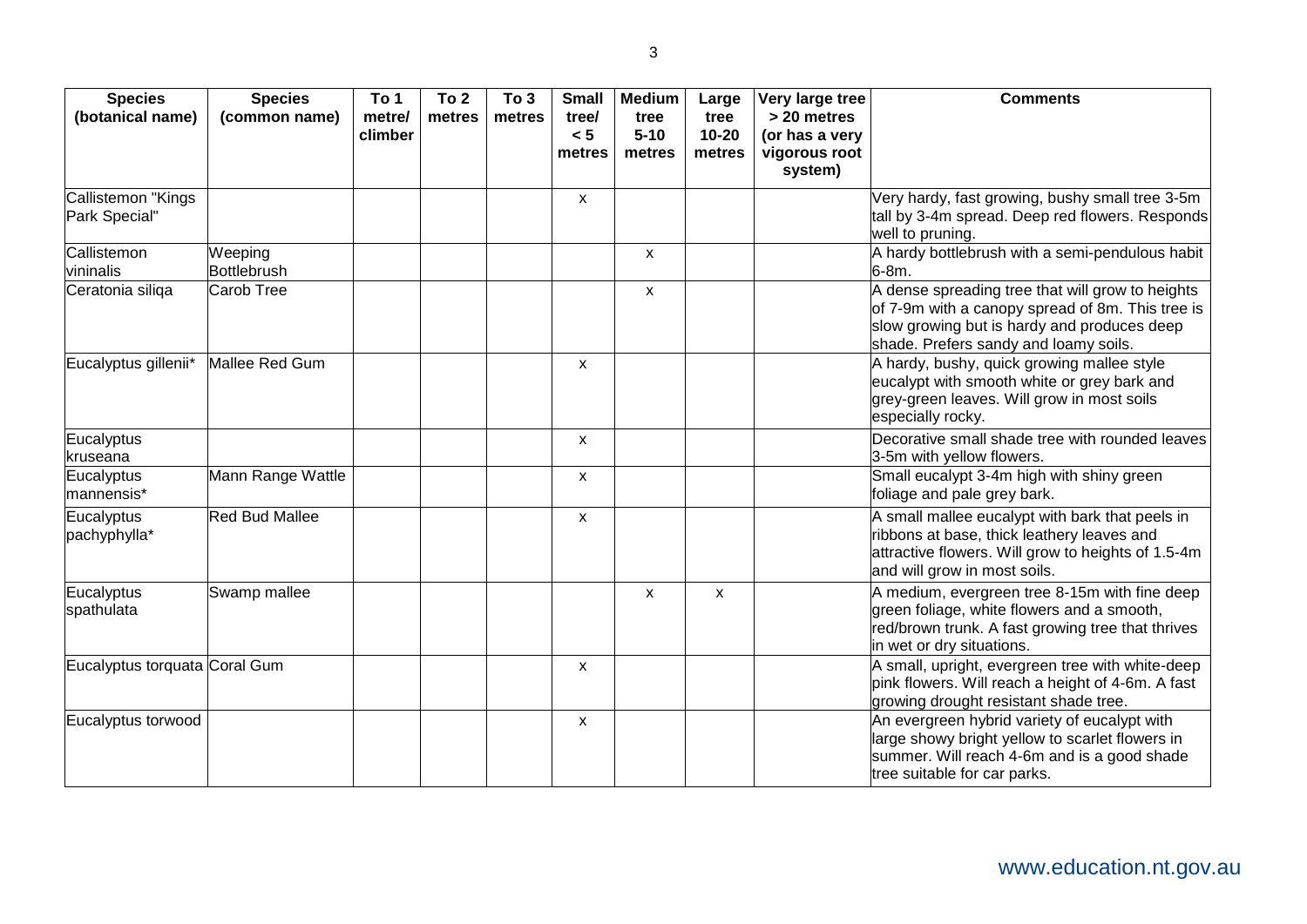| <b>Species</b><br>(botanical name) | <b>Species</b><br>(common name) | To 1<br>metre/<br>climber | To 2<br>metres | To 3<br>metres | <b>Small</b><br>tree/<br>$\leq 5$<br>l metres | <b>Medium</b><br>tree<br>$5 - 10$<br>metres | Large<br>tree<br>10-20<br>metres | Very large tree<br>> 20 metres<br>(or has a very<br>vigorous root<br>system) | <b>Comments</b>                                                                                                                                                                  |
|------------------------------------|---------------------------------|---------------------------|----------------|----------------|-----------------------------------------------|---------------------------------------------|----------------------------------|------------------------------------------------------------------------------|----------------------------------------------------------------------------------------------------------------------------------------------------------------------------------|
| Ficus Platypoda*                   | Native Fig.                     |                           |                |                |                                               |                                             |                                  |                                                                              | Local fig with lush foliage that grows to a height<br>of 2-4m and has a spread of 3-6m. Suitable for<br>rocky slopes. Plant at least 20m away from<br>buildings and paved areas. |

| <b>SHRUB</b> |  |
|--------------|--|
|              |  |

| Acacia jennerae*            | Coonavittra Wattle        |   |   | x |  | Fast growing shrub or small tree 2-5m tall with a<br>spread of 2-7m. This wattle has prolific yellow<br>flowers and red bark when young. Will provide<br>shade and will grow in sandy or rocky soils.                                                                                                                                              |
|-----------------------------|---------------------------|---|---|---|--|----------------------------------------------------------------------------------------------------------------------------------------------------------------------------------------------------------------------------------------------------------------------------------------------------------------------------------------------------|
| Acacia kempeana*            | <b>Witchetty Bush</b>     |   |   | X |  | Rounded spreading shrub that is hardy, reliable<br>and quick growing. Will grow to a height of 3-5m<br>and has a spread of 2-3m. The roots of this plant<br>are home to the witchetty grub. Provides good<br>shade.                                                                                                                                |
| Acacia<br>maconochieana*    | Salt Wattle               |   |   | x |  | Salt tolerant wattle with attractive silver foliage.<br>Will grow to 3-5m and has a spread of 2-4m.                                                                                                                                                                                                                                                |
| Callistemon<br>pauciflorus* | <b>Desert Bottlebrush</b> |   | X |   |  | A local shrub to 2m with pale red flowers and a<br>lengthy flowering time.                                                                                                                                                                                                                                                                         |
| Dietes bicolour             | <b>Fortnightly Lily</b>   | X |   |   |  | A perennial plant that grows to 1m high and 1m<br>wide. The leaves are bronze-green, sword<br>shaped and clump forming. Flowers are a<br>yellowish cream colour. A native of South Africa<br>that prefers light to medium, well-drained soils in<br>an open sunny position. This plant is drought<br>and frost resistant. Best as a mass planting. |
| Dietes grandiflora          | Wild Iris                 | X |   |   |  | A perennial plant that grows to 1m by 1m. The<br>leaves are bronze-green, sword shaped and<br>clump forming. The flowers are white with yellow<br>and orange spots. Prefers light, well-drained<br>soils in an open sunny position. This plant is<br>drought and frost resistant. Best as a mass<br>planting.                                      |